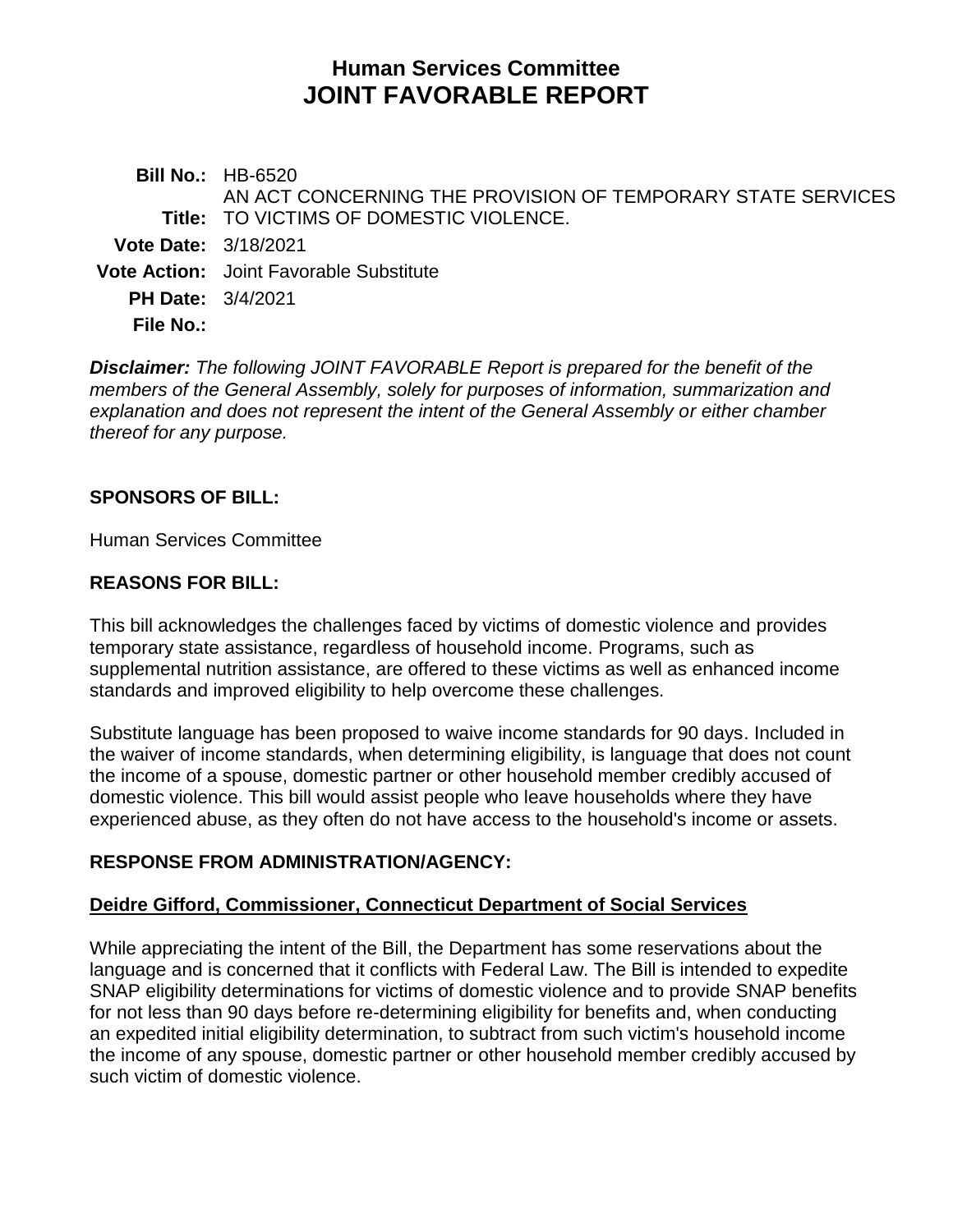Pursuant to Federal regulations, the only individuals that qualify for expedited processing of SNAP applications are those (1) with less than \$150 in income per month and less than \$100 in liquid assets; (2) whose combined monthly gross income and liquid assets are less than their rent/mortgage and utilities; or (3) who are destitute migrant/seasonal farmworkers that possess less than \$100 in liquid assets.

Section 3 of the bill proposes to exclude an alleged abuser's income when a domestic violence victim applies for SAGA assistance. The Department notes that the new language does not distinguish between situations where the victim of domestic violence is living with the person accused of domestic violence.

Given this background, if the committee is still interested in pursuing this legislation, the Department is open to working with the committee to draft language that could address scenarios where a victim still lives with the alleged abuser. The Department recommends that existing program eligibility rules and processes related to applications and renewals be leveraged to the extent possible in order to minimize administrative and systems costs, while also ensuring that the income and assets of an alleged abuser living with a victim are excluded from the eligibility determination.

# **Beth Bye, Commissioner, Office of Early Childhood**

Victims of domestic violence are living in an extremely vulnerable situation. The COVID-19 pandemic has exacerbated family situations, particularly where domestic violence is present. Childcare provides a parent peace of mind that their child is in a safe and stable place. This bill would require that any person who applies for Care 4 Kids and has stated that they are a victim of domestic violence, in accordance with 17b-112a, income standards for determining eligibility is waived for at least 90 days, at which point income would be determined. The language in SB 6520, as written, raises questions about how the Office of Early Childhood would be able to make a determination whether an individual is a victim of domestic violence. There is concern that our agency does not have the expertise or resources to make that determination. We would be happy to further discuss this area of our concern.

This bill has significant fiscal implications. As the necessary fiscal resources are not included in the Governor's budget proposal, the OEC cannot support the bill.

# **NATURE AND SOURCES OF SUPPORT:**

### **Kelly Annelli, Director of Member Organization Services, Connecticut Coalition Against Domestic Violence**

This bill provides critical economic justice for victims of domestic violence. Section one of this bill would expedite access to SNAP benefits for victims of domestic violence and provide temporary benefits for not less than ninety days before redetermining eligibility.

Financial abuse is commonly misunderstood but is one of the most powerful methods of keeping a victim trapped in an abusive relationship and diminishes their ability to stay safe after leaving.

Allowing victims of domestic violence quicker and easier access to SNAP, Care 4 Kids, and cash assistance temporarily will give them essential support while attempting to end an abusive relationship. It can keep the victim dependent on the abuser if they are unable to access state benefits. Victims may be denied benefits because the abuser's income is too